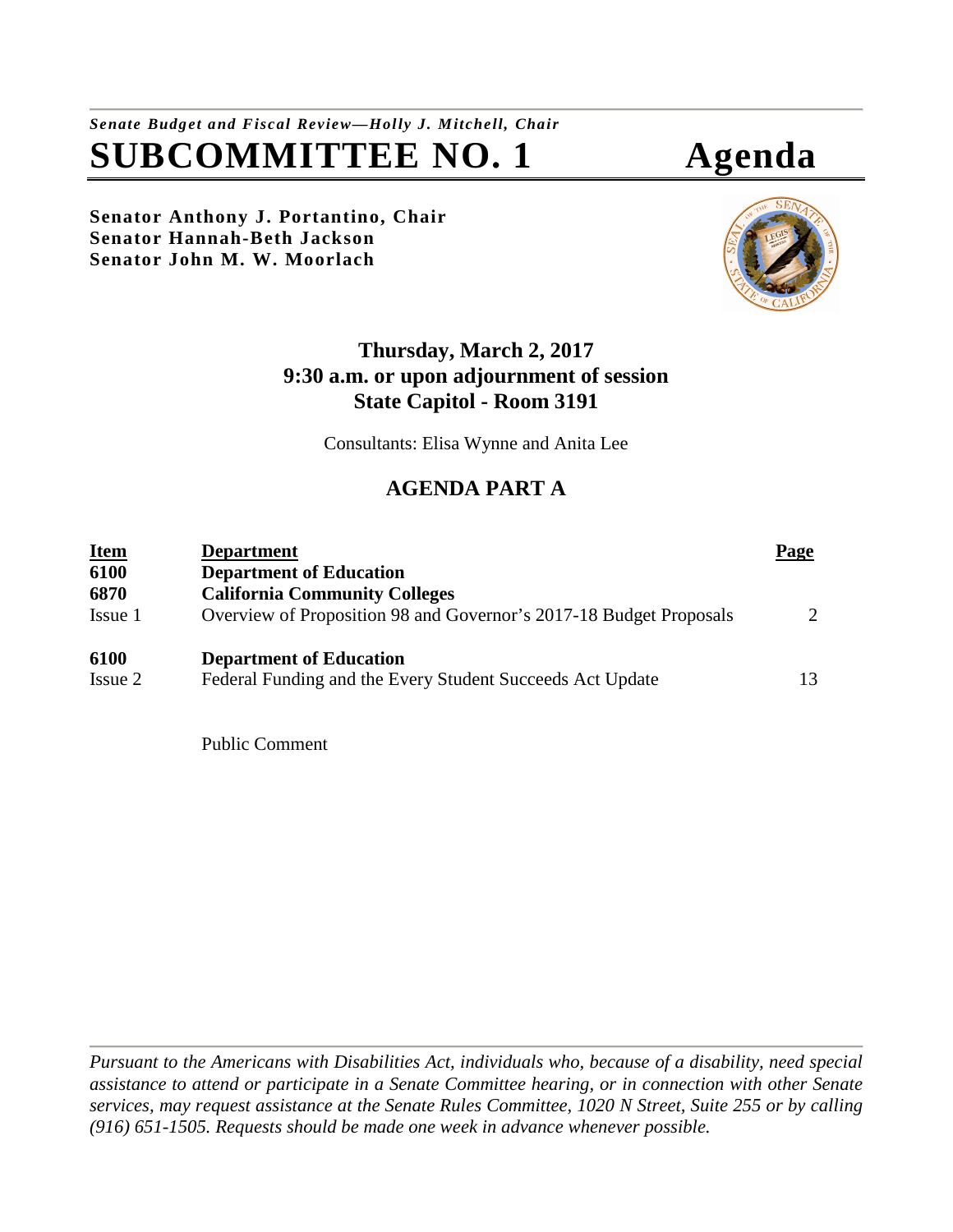# **6100 DEPARTMENT OF EDUCATION 6870 CALIFORNIA COMMUNITY COLLEGES**

## **Issue 1: Overview of Proposition 98 and 2017-18 Budget Proposals (Information Only)**

# **Panel I:**

• State Superintendent of Public Instruction Tom Torlakson

## **Panel II:**

- Lisa Mierczynski, Department of Finance
- Kenneth Kapphahn, Legislative Analyst's Office
- Debra Brown, California Department of Education
- Mario Rodriguez, Chancellor's Office of California Community Colleges

#### **Background:**

California provides academic instruction and support services to over six million public school students in kindergarten through twelfth grade (K-12) and 2.3 million students in community colleges. There are 58 county offices of education, approximately 1,000 local K-12 school districts, more than 10,000 K-12 schools, and more than 1,200 charter schools throughout the state, as well as 72 community college districts, 113 community college campuses, and 70 educational centers. Proposition 98, which was passed by voters as an amendment to the state Constitution in 1988, and revised in 1990 by Proposition 111, was designed to guarantee a minimum level of funding for public schools and community colleges.

The proposed 2017-18 budget includes funding at the Proposition 98 minimum guarantee level of \$73.5 billion. The budget proposal also revises the 2016-17 Proposition 98 minimum guarantee downward to \$71.4 billion, a decrease of \$506 million from the 2016 Budget Act, and revises the 2015-16 Proposition 98 minimum guarantee down to \$68.7 billion, a decrease of \$379 million from the 2016 Budget Act as a result of a decline in revenues. The Governor also proposes to pay \$400 million in Proposition 98 settle-up towards meeting the 2009-10 Proposition 98 minimum guarantee. Together, the revised guarantee levels and settle-up payments net out to a total of almost \$1.6 billion in increased funding for education over the three years, as compared to the 2016 Budget Act.

The Governor proposes to eliminate the over-appropriation of funding for the guarantee in 2015-16 and 2017-18 by shifting or deferring expenditures to the 2016-17 and 2017-18 years, as discussed later in this section. The remaining Proposition 98 funds in 2017-18, after the changes for overappropriations and funding workload growth and cost-of-living adjustments, are proposed to be used primarily towards implementing the Local Control Funding Formula (LCFF). These proposals are more fully described later in this section and in separate sections of this report.

**Proposition 98 Funding.** State funding for K-14 education—primarily K-12 local educational agencies and community colleges—is governed largely by Proposition 98. The measure, as modified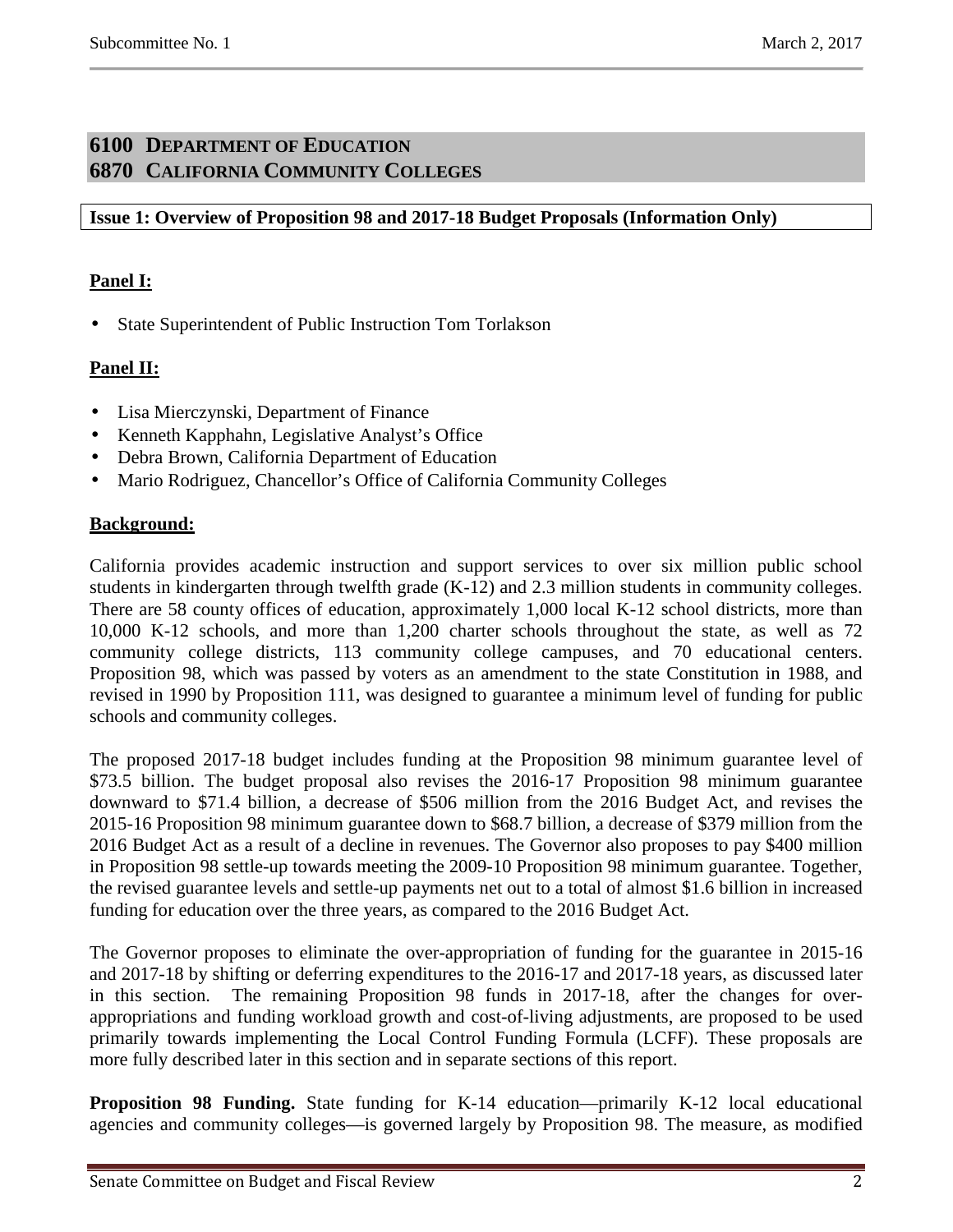by Proposition 111, establishes minimum funding requirements (referred to as the "minimum guarantee") for K-14 education. General Fund resources, consisting largely of personal income taxes, sales and use taxes, and corporation taxes, are combined with the schools' share of local property tax revenues to fund the Proposition 98 minimum guarantee. These funds typically represent about 80 percent of statewide funds that K-12 schools receive. Non-Proposition 98 education funds largely consist of revenues from local parcel taxes, other local taxes and fees, federal funds and proceeds from the state lottery. In recent years, there have been two statewide initiatives that increased General Fund Revenues and therefore, Proposition 98. Proposition 30, passed by the voters in 2012, raised sales and income taxes, but phases out over seven years. Recently, anticipating the expiration of the Proposition 30 taxes, Proposition 55 was passed by voters in 2016, extending the income tax portion of Proposition 30 for another 12 years.

The table below summarizes overall Proposition 98 funding for K-12 schools and community colleges since 2007-08, or just prior to the beginning of the steep recent recession. 2011-12 marks the low point for the guarantee with steady increases since then. The economic recession impacted both General Fund resources and property taxes. The amount of property taxes has also been impacted by a large policy change in the past few years—the elimination of redevelopment agencies (RDAs) and the shift of property taxes formerly captured by the RDAs back to school districts. The guarantee was adjusted to account for these additional property taxes, so although Local Educational Agencies (LEAs) received significantly increased property taxes starting in 2012-13, they received a roughly corresponding reduction in General Fund.

| Sources and Distributions<br>(Dollars in Millions) |               |           |         |         |          |  |  |  |
|----------------------------------------------------|---------------|-----------|---------|---------|----------|--|--|--|
|                                                    | Pre-Recession | Low Point | Revised | Revised | Proposed |  |  |  |
|                                                    | 2007-08       | 2011-12   | 2015-16 | 2016-17 | 2017-18  |  |  |  |
| <b>Sources</b>                                     |               |           |         |         |          |  |  |  |
| <b>General Fund</b>                                | 42,015        | 33,136    | 48,989  | 50,330  | 51,351   |  |  |  |
| Property taxes                                     | 14,563        | 14,132    | 19,681  | 21,038  | 22,160   |  |  |  |
| <b>Total</b>                                       | 56,577        | 47,268    | 68,670  | 71,368  | 73,511   |  |  |  |
| <b>Distribution</b>                                |               |           |         |         |          |  |  |  |
| $K-12$                                             | 50,344        | 41,901    | 60,655  | 63,039  | 65,007   |  |  |  |
| <b>CCC</b>                                         | 6,112         | 5,285     | 7,933   | 8,246   | 8,424    |  |  |  |
| Other                                              | 121           | 83        | 82      | 83      | 80       |  |  |  |

**Proposition 98 Funding**   $3.51 \times 10^{-4}$ 

Source: Legislative Analysts' Office and Department of Finance

**Calculating the Minimum Guarantee.** The Proposition 98 minimum guarantee is determined by comparing the results of three "tests", or formulas, that are based on specific economic and fiscal data. The factors considered in these tests include growth in personal income of state residents, growth in General Fund revenues, changes in student average daily attendance, and a calculated share of the General Fund. When Proposition 98 was first enacted by the voters in 1988, there were two "tests", or formulas, to determine the required funding level. Test 1 calculates a percentage of General Fund revenues based on the pre-Proposition 98 level of General Fund that was provided to education, plus local property taxes. Test 2 calculates the prior year funding level adjusted for growth in student average daily attendance and per capita personal income. K-14 education was guaranteed funding at the higher of these two tests. In 1990, Proposition 111 added a third test, Test 3 which takes the prior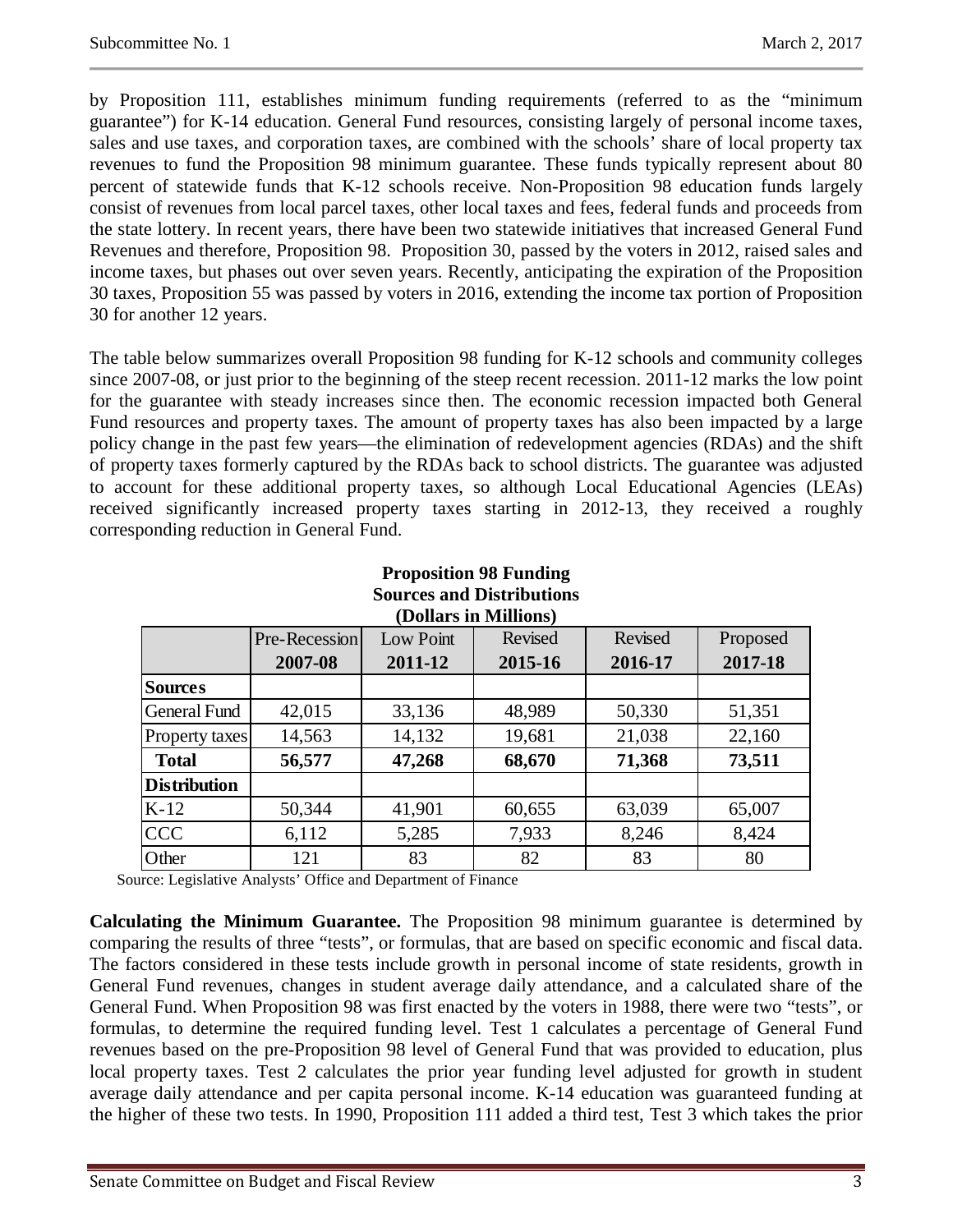year funding level and adjusts it for growth in student average daily attendance and per capita General Fund revenues. The Proposition 98 formula was adjusted to compare Test 2 and Test 3, the lower of which is applicable. This applicable test is then compared to Test 1 and the higher of the tests determines the Proposition 98 guarantee level.

| <b>Test</b> | <b>Calculated Level</b>              | <b>Operative Year</b>                  | <b>Times Used</b> |
|-------------|--------------------------------------|----------------------------------------|-------------------|
| Test 1      | Based on a calculated percent of     | If it would provide more funding       |                   |
|             | General Fund revenues (currently     | than Test 2 or 3 (whichever is         |                   |
|             | around $38.1\%$ ).                   | applicable).                           |                   |
| Test 2      | Based on prior year funding,         | If growth in personal income is $\leq$ | 13                |
|             | adjusted for changes in per capita   | growth in General Fund revenues        |                   |
|             | personal income and attendance.      | plus 0.5%.                             |                   |
| Test 3      | Based on prior year funding,         | If statewide personal income           |                   |
|             | adjusted for changes in General Fund | $growth$ > growth in General Fund      |                   |
|             | revenues plus 0.5% and attendance.   | revenues plus 0.5%.                    |                   |

#### **Proposition 98 Tests Calculating the Level of Education Funding**

Generally, Test 2 is operative during years when the General Fund is growing quickly and Test 3 is operative when General Fund revenues fall or grow slowly. The Test 1 percentage is historicallybased, but is adjusted, or "rebenched", to account for large policy changes that impact local property taxes for education or changes to the mix of programs funded within Proposition 98. In the past few years, rebenching was done to account for property tax changes, such as the dissolution of the RDAs, and program changes, such as removing childcare from the Proposition 98 minimum guarantee and adding mental health services. In the budget year, the Test 1 calculation is adjusted to reflect RDA changes. Proposition 98 tests are based on estimated factors during budget planning; however, the factors are updated over time and can change past guarantee amounts and even which test is applicable in a previous year. Statute specifies that at a certain point the Proposition 98 minimum guarantee for a given year shall be certified and no further changes shall be made. The guarantee was last fully certified for 2007-08.

The Governor's proposal assumes that in all three years; 2015-16, 2016-17, and 2017-18, the Proposition 98 guarantee is calculated under Test 3. A Test 3 is reflective of strong per capita personal income growth in comparison to relatively lower General Fund growth. Generally, the Proposition 98 minimum guarantee calculation was designed in order to provide growth in education funding equivalent to growth in the overall economy, as reflected by changes in personal income (incorporated in Test 2). In a Test 3 year, the Proposition 98 minimum guarantee does not grow as fast as in a Test 2 year, in recognition that the state's General Fund is not reflecting the same strong growth as personal income and the state may not have the resources to fund at a Test 2 level; however, a maintenance factor is created as discussed in more detail later. As noted in the table above, in most years the Proposition 98 minimum guarantee has been determined by the application of Test 2; however, this latest budget proposal which includes reductions in General Fund Revenues, is pushing the guarantee back into an era of Test 3.

**Suspension of Minimum Guarantee.** Proposition 98 includes a provision that allows the Legislature and Governor to suspend the minimum funding requirements and instead provide an alternative level of funding. Such a suspension requires a two-thirds vote of the Legislature and the concurrence of the Governor. To date, the Legislature and Governor have suspended the Proposition 98 minimum guarantee twice in 2004-05 and 2010-11. While the suspension of Proposition 98 can create General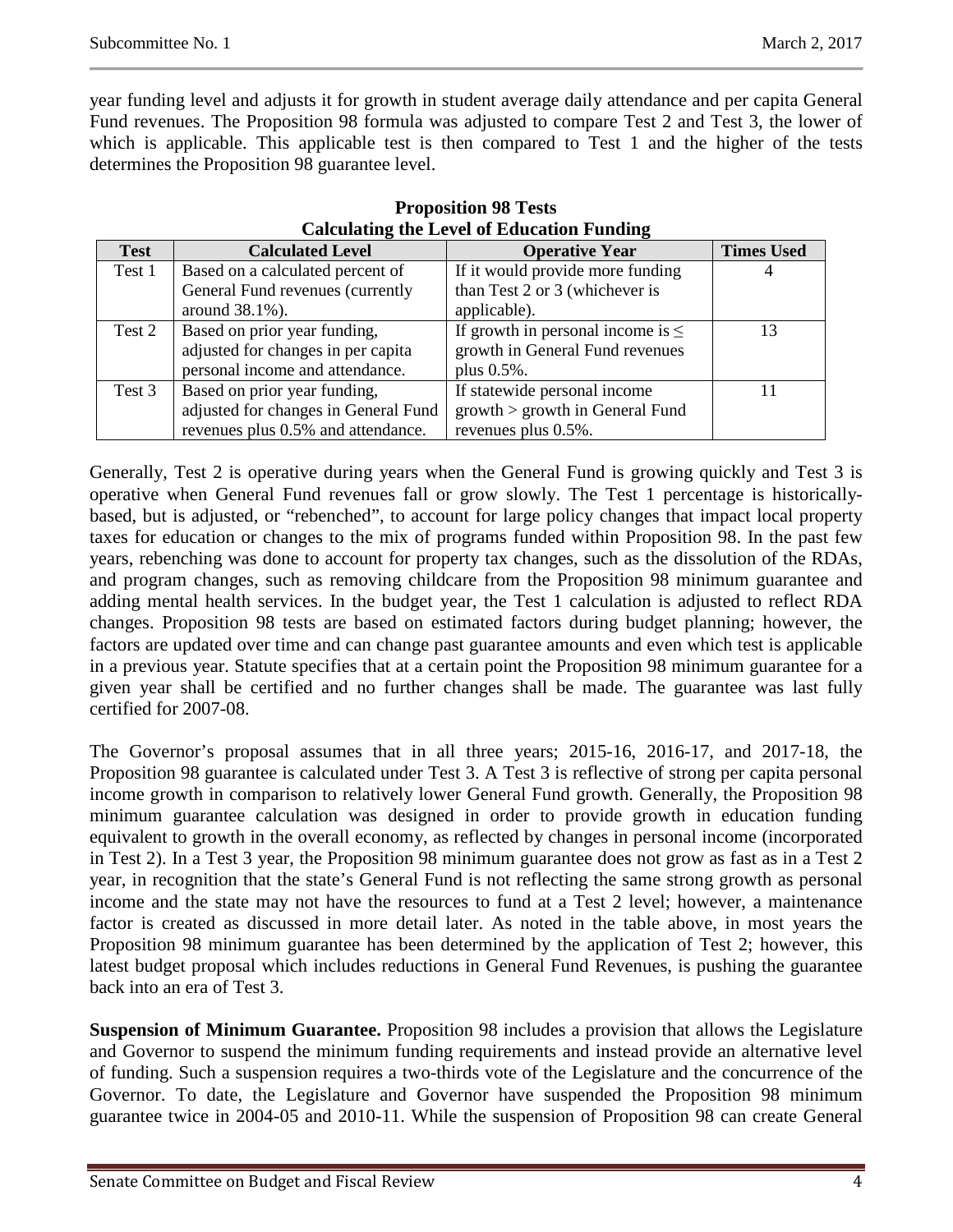Fund savings during the year in which it is invoked, it also creates obligations in the out-years, as explained below.

**Maintenance Factor.** When the state suspends the Proposition 98 minimum guarantee or Test 3 is operative (that is, when the Proposition 98 guarantee grows more slowly due to declining or low General Fund growth), the state creates an out-year obligation referred to as the "maintenance factor." When growth in per capita General Fund revenues is higher than growth in per capita personal income (as determined by a specific formula also set forth in the state Constitution), the state is required to make maintenance factor payments, which accelerate growth in K-14 funding, until the determined maintenance factor obligation is fully restored. Outstanding maintenance factor balances are adjusted each year by growth in student average daily attendance and per capita personal income.

The maintenance factor payment is added on to the minimum guarantee calculation using either Test 1 or Test 2.

- In a Test 2 year, the rule of thumb is that roughly 55 percent of additional revenues would be devoted to Proposition 98 to pay off the maintenance factor.
- In a Test 1 year, the amount of additional revenues going to Proposition 98 could approach 100 percent or more. This can occur because the required payment would be a combination of the 55 percent (or more) of new revenues plus the established percentage of the General Fund—roughly 38.1 percent—that is used to determine the minimum guarantee.

Prior to 2012-13, the payment of maintenance factor was made only on top of Test 2; however, in 2012-13, the Proposition 98 guarantee was in an unusual situation as the state recovered from the recession. It was a Test 1 year and per capita General Fund revenues were growing significantly faster than per capita personal income. Based on a strict reading of the Constitution, the payment of maintenance factor is not linked to a specific test, but instead is required whenever growth in per capita General Fund revenues is higher than growth in per capita personal income. As a result the state funded a maintenance factor payment on top of Test 1 and this interpretation continues today and results in the potential for up to 100 percent or more of new revenues going to Proposition 98 in a Test 1 year with high per capita General Fund growth. This was the case in 2014-15, when the maintenance factor payment was more than \$5.6 billion.

The Governor's proposal assumes a Test 3 calculation of the guarantee in all three years (2015-16, 2016-17, and 2017-18) and therefore a maintenance factor is created in each of the three years resulting in a total outstanding maintenance factor balance of \$1.6 billion at the end of 2017-18. In 2017-18, a relatively small amount of new revenues – approximately \$1.5 billion - could move the guarantee into a Test 2 calculation and require a maintenance factor payment, therefore increasing funding for schools in the budget year.

**Settle-Up.** Every year, the Legislature and Governor estimate the Proposition 98 minimum guarantee before the final economic, fiscal, and attendance factors for the budget year are known. If the estimate included in the budget for a given year is ultimately lower than the final calculation of the minimum guarantee, Proposition 98 requires the state to make a "settle-up" payment, or series of payments, in order to meet the final guarantee for that year. The Governor's budget proposes General Fund settle-up payments of \$400 million in 2017-18 counting towards the 2009-10 minimum guarantee. After this payment, the state would owe \$626 million in settle-up for years prior to 2014-15. In the recent past,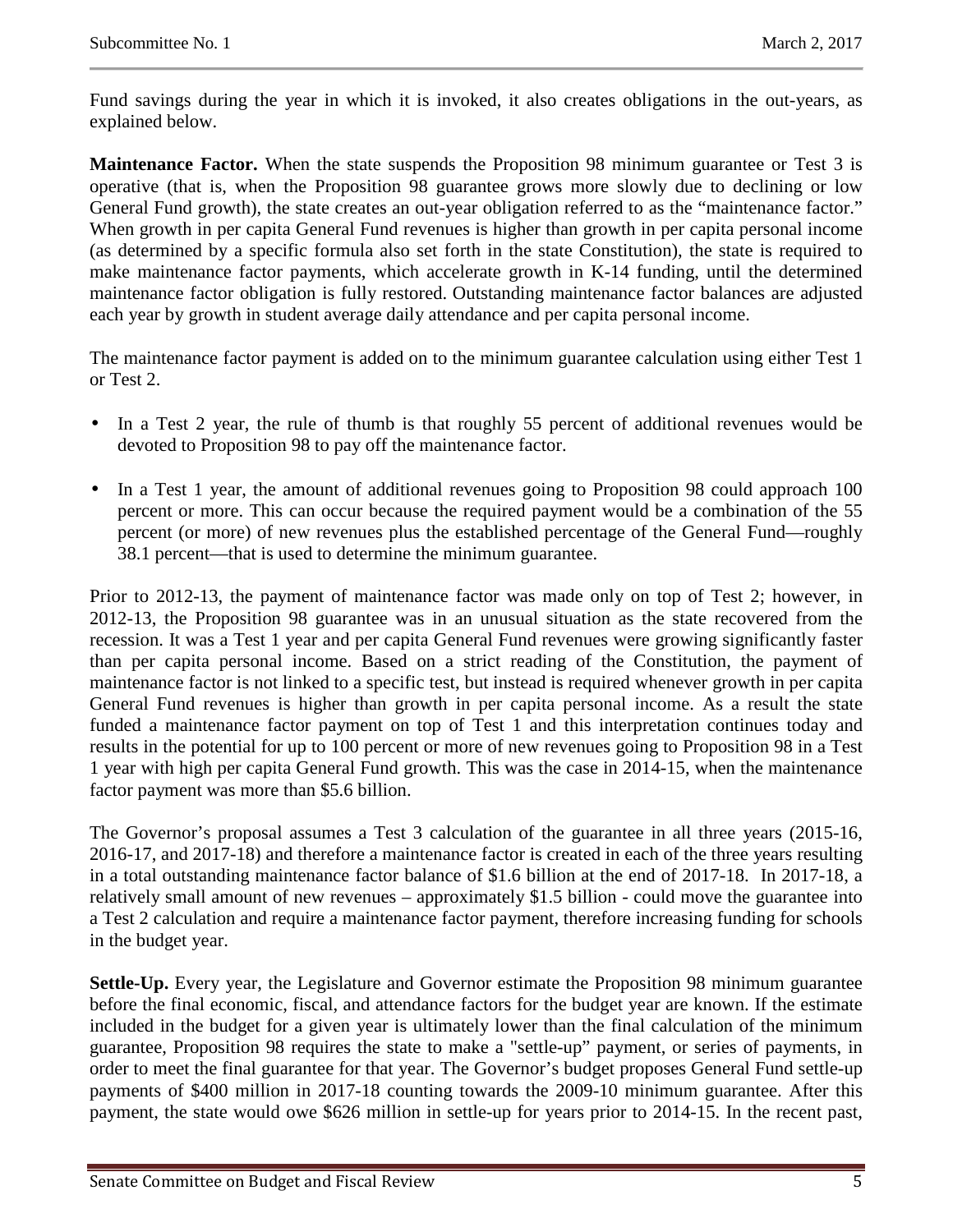the state was not required to make settle-up payments on schedule; however, Proposition 2, passed in 2014, requires the state to spend a minimum amount each year to buy down eligible state debt. Proposition 98 settle-up debt is one area that meets Proposition 2 requirements, and in compliance with this requirement, the state has made settle-up payments in the past few years.

**Spike Protection.** Proposition 98 also has a built-in formula to prevent large increases in the guarantee, referred to as "spike protection". This constitutional formula specifies that in years when a Test 1 is operative and is greater than the Test 2 amount by 1.5 percent of General Fund revenues, then when calculating the guarantee level in the subsequent year, the excess amount over the 1.5 percent of General Fund revenues is not included in the calculation. This part of the formula has only been in play twice, and reduced the impact of revenue gains on the 2013-14 and 2015-16 minimum guarantee calculations.

**Proposition 98 Rainy Day Fund and District Reserve Caps.** Proposition 2 also requires a deposit in a Proposition 98 Rainy Day Fund under certain circumstances. These required conditions are that maintenance factor (accumulated prior to 2014-15) is paid off, Test 1 is in effect, the Proposition 98 guarantee is not suspended, and no maintenance factor is created. Related statute requires that in the year following a deposit into this fund, a cap on local school district reserves would be implemented. Both the Governor and the Legislative Analyst's Office (LAO) continue to project that a Test 1 will not be in effect in their forecast period over the next few years. The conditions needed to trigger Test 1 include significant year-over-year revenue gains that are unlikely, given the modest growth projections and potential for a slowing economy in the near future.

**Outstanding Obligations.** The state currently has paid most of the outstanding obligations to school districts and community colleges that built up over the last recession. However, as of the 2016 Budget Act, the state still has more than \$1.8 billion in unpaid mandate claims. The Governor's proposal for 2017-18 would retire approximately \$287 million of these mandate obligations.

#### **Governor's Proposal**

**K-14 Proposition 98 Education Overall.** The budget estimates a total Proposition 98 funding level of \$73.5 billion (K-14). This is a \$1.6 billion increase over the 2016-17 Proposition 98 level provided in the 2016 Budget Act (a \$2.1 billion increase over the revised 2016-17 Proposition 98 level). The Administration estimates that the Proposition 98 calculation for 2017-18 will be a Test 3 calculation.

The budget estimates that the total Proposition 98 guarantee (K-14) for 2015-16 decreased by \$379 million compared to the level estimated in the 2016 Budget Act (for a total of \$68.7 billion). Similarly, for 2016-17, the Governor estimates a decrease in the total guarantee of \$506 million (for a total of \$71.4 billion). These adjustments are the result of a decline in anticipated General Fund revenues over the three-year budget period and result in the over-appropriation of the Proposition 98 guarantee, absent actions to reduce appropriations in 2015-16 and 2016-17. (The Governor proposes to eliminate this over-appropriation by shifting or deferring expenditures from the 2015-16 and 2016-17 years to the 2016-17 and 2017-18 years, as discussed later in this section.) The Administration estimates that the Proposition 98 calculations for 2015-16 and 2016-17 are Test 3 calculations.

**K-12 Education Proposition 98 Major Spending Proposals.** The budget includes a proposed Proposition 98 funding level of \$64 billion for K-12 programs. This includes a year-to-year increase of almost \$2 billion in Proposition 98 funding for K-12 education, as compared to the revised Proposition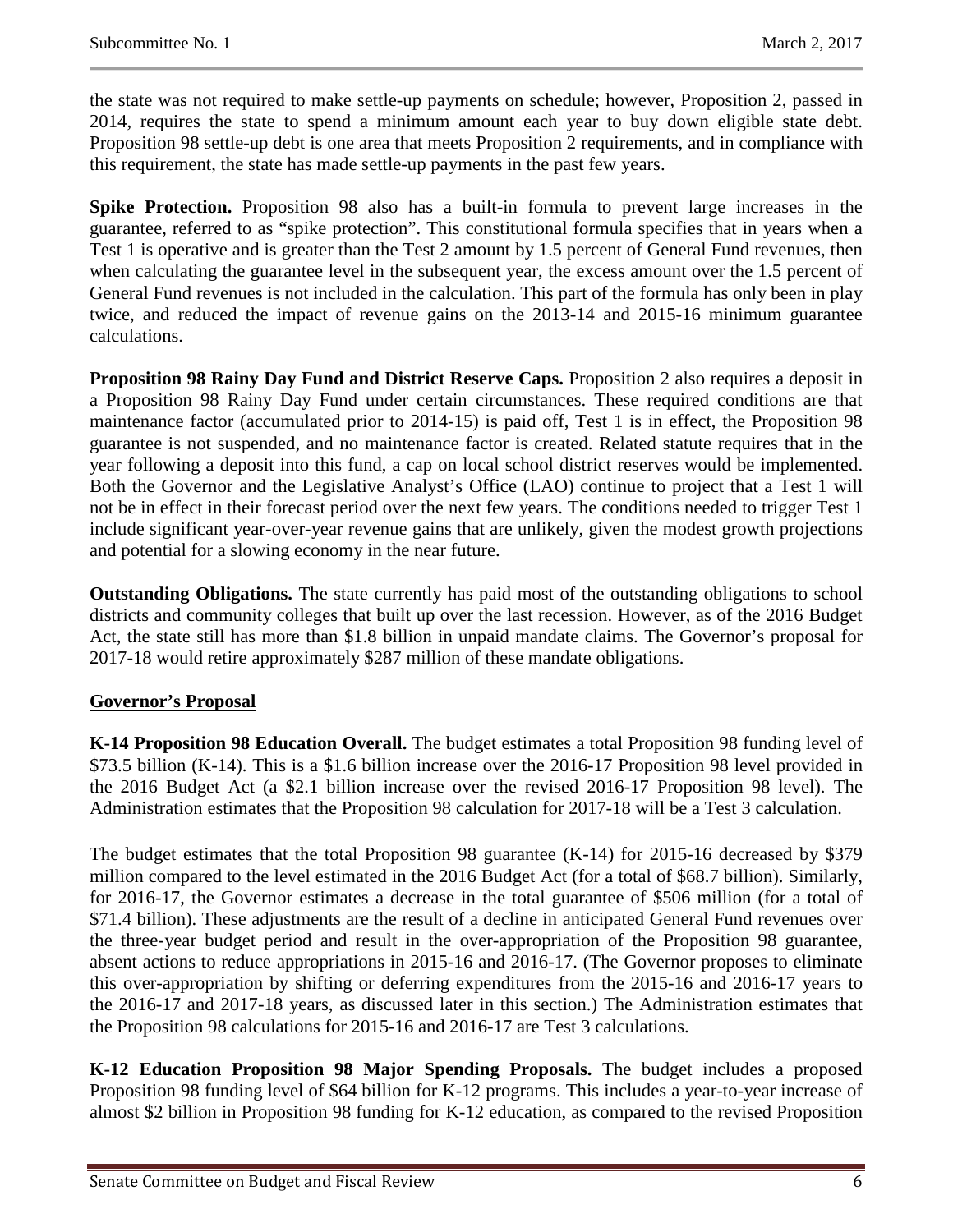98 K-12 funding level for 2016-17. Under the Governor's proposal, ongoing K-12 Proposition 98 per pupil expenditures increase from \$10,579 provided in 2016-17 (revised) to \$10,910 in 2017-18. This 2017-18 proposed Proposition 98 funding level for K-12 reflects a per-pupil increase of 3.1 percent, as compared to the revised per-pupil funding level provided for in 2016-17. The Governor's major K-12 spending proposals are identified below.

- **K-12 Local Control Funding Formula.** The 2013 Budget Act changed how the state provides funding to school districts and county offices of education by creating the LCFF. Since its inception, the state has dedicated a large portion of the new Proposition 98 revenues in each year towards full implementation of the LCFF. The 2016 Budget Act included \$2.9 billion in new Proposition 98 funds for LCFF implementation. However, the Governor's budget includes Proposition 98 estimates for 2015-16 and 2016-17 that are below the levels assumed in the 2016 Budget Act and, as a result, proposes to defer \$859.1 million of the funding scheduled to be provided for LCFF implementation from 2016-17 to 2017-18 (payments to LEAs would shift from June 2017 to July 2017). This would result in a one-time deferral, fully paid off in the 2017-18 fiscal year. In addition to the one-year deferral, the Governor's budget proposes an increase of approximately \$744 million in 2017-18 to implement the LCFF. Overall, this investment results in the formula funded at 96 percent of full implementation in 2017-18, maintaining the same implementation percentage assumed as of the 2016 Budget Act. County offices of education reached full implementation with the LCFF allocation in the 2014 Budget Act. The accountability system for LCFF is also not yet fully implemented.
- **Discretionary Funds / Mandate Backlog Reduction**. The budget proposes an increase of \$287 million in discretionary one-time Proposition 98 funding provided to school districts, charter schools, and county offices of education. The Administration indicates that this funding will allow school districts, charter schools, and county offices of education to continue to invest in implementing state adopted academic content standards, upgrade technology, provide professional development, support beginning teacher induction and address deferred maintenance projects. These funds would also serve to offset outstanding mandate reimbursement claims. In addition, as part of the actions taken to reduce the Proposition 98 appropriation levels, \$310 million in discretionary, one-time Proposition 98 expenditures for school districts, charter schools, and county offices of education for these same purposes in 2015-16, would be shifted to the 2016-17 year.
- **K-12 Special Education.** The budget proposes to begin a series of stakeholder meetings during the spring budget process on the funding model for special education. In 2017-18, the budget proposes expenditures of \$3.2 billion in Proposition 98 funding and \$1.2 billion in federal funds for special education. Unlike other categorical programs, funding for special education was not rolled into the funding for local educational agencies under the LCFF. LEAs are required to operate as, or be a member of, a Special Education Local Plan Area (SELPA). The majority of funding for special education is provided to the SELPAs which distribute funds to member LEAs agencies based on a locally-determined formula. The Governor's budget notes that stakeholder conversations would be centered on principles aligned with the LCFF, including equity, transparency, flexibility, local control and focus on the needs of students.
- **K-12 School Facilities**. In November, 2016, the voters passed the Kindergarten through Community College Facilities Bond Act of 2016 (Proposition 51), which authorizes the state to sell \$9 billion in general obligation bonds with the proceeds to be used for K-12 and community college facilities. The K-12 share of the proceeds, \$7 billion, would be subject to the rules of the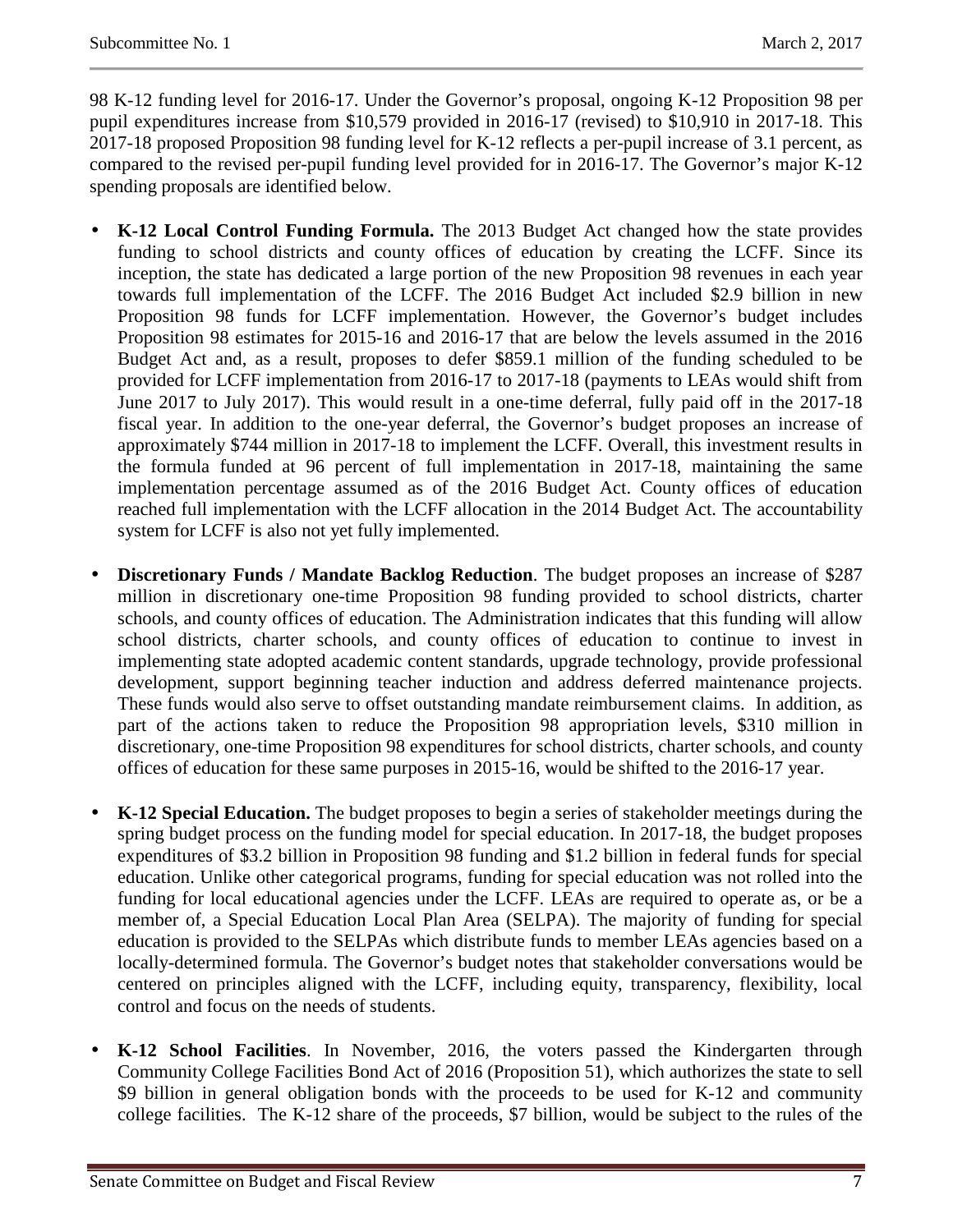state's existing school facilities program and could be used for new construction, modernization, career technical education facilities, and charter school facilities. The Administration notes concerns with the proper expenditure of funding from prior facilities bonds and proposes to strengthen program oversight and accountability prior to expenditure of the Proposition 51 bond funds. The Administration plans to accomplish this in two ways: (a) supporting the State Allocation Board and the Office of Public School Construction on revising and creating policies and regulations; and, (b) introducing legislation requiring that the annual K-12 Audit Guide include facility bond expenditures.

• **Enrollment and Cost-of-Living Adjustments**. The proposed budget reflects an estimated decrease in student enrollment in the K-12 system. Specifically, it reflects a decrease of \$168.9 million in 2016-17, as a result of a decrease in the projected average daily attendance (ADA), compared to the 2016 Budget Act. For 2017-18, the Governor's proposed budget reflects a decrease of \$63.1 million to reflect a projected further decline in ADA for the budget year. (For charter schools, the Governor's proposed budget funds an estimated increase in charter school ADA , as discussed below.) The proposed budget also provides \$58.1 million to support a 1.48 percent cost-of-living adjustment for categorical programs that are not included in the new LCFF. These programs include special education and child nutrition, among others. The proposed funding level for the LCFF includes cost-of-living adjustments for school districts and county offices of education.

**Other K-12 Education Budget Proposals.** Additional proposals contained within the budget related to K-12 education include the following**:** 

- **Career Technical Education Incentive Grant.** The budget includes \$200 million in Proposition 98 funding for career technical education grants to local educational agencies. This is the final installment of funding for a three-year grant program adopted in the 2015 Budget Act.
- **Proposition 39 Energy Efficiency Investments**. The budget proposes to allocate \$422.9 million in Proposition 39 energy funds available in 2017-18 to K-12 school districts and charter schools for energy efficiency project grants. Funds for Proposition 39 flow from a change made to the corporate income tax code in 2013-14. Under the Proposition, half of the General Fund revenue gained as a result of the tax changes are to be used for clean energy projects in schools for the first five years. 2017-18 is the fifth and final year that funds must be used for this purpose.
- **Charter Schools**. The budget proposes an increase of \$93 million in Proposition 98 funds to reflect a projected increase in charter school ADA.
- **Special Education**. The budget proposes a decrease of \$4.9 million in Proposition 98 funds to reflect a projected decrease in special education ADA.
- **Proposition 56.** The budget proposes \$29.9 million to support tobacco and nicotine prevention and reduction programs at K-12 schools. This funding is the result of an increase in taxes on tobacco products as a result of the passage of Proposition 56 in November 2016, which requires a percentage of the revenues to be available for school-based tobacco prevention programs.
- **Proposition 47.** The budget proposes \$10.1 million in Proposition 98 funding to support improved outcomes for students who are truant, at risk of dropping out of school, or are victims of crimes.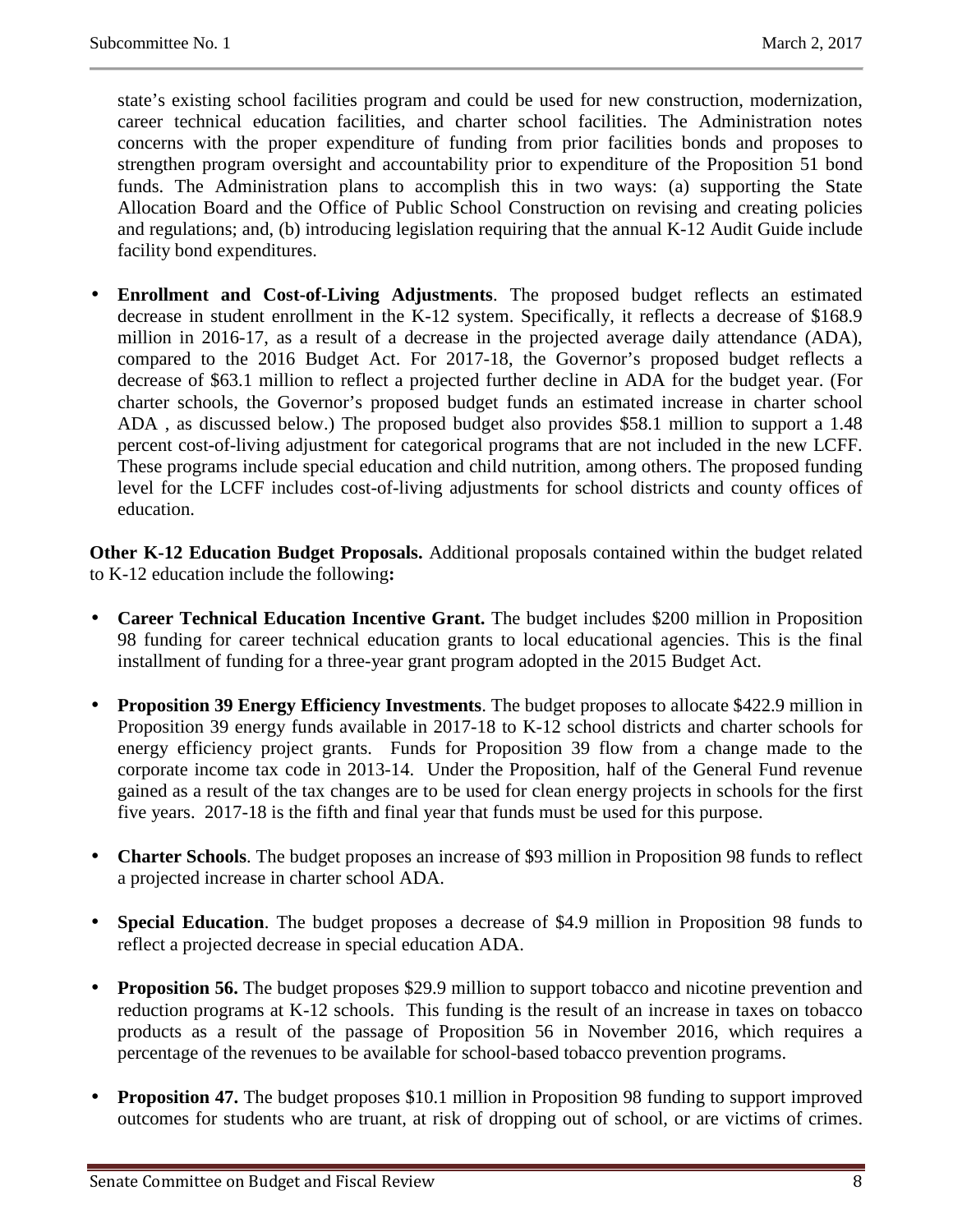Proposition 47 reduced penalties for some crimes and required that 25 percent of the resulting savings be invested in K-12 truancy, dropout prevention, victim services, and drug and mental health treatments. SB 527 (Liu), Chapter 533, Statutes of 2016 and AB 1014 (Thurmond), Chapter 397, Statues of 2016, created a program for the expenditure of K-12 Proposition 47 funds. Pursuant to this legislation, the Department of Education will award grants to LEAs and provide training and technical assistance to grantees on pupil engagement, school climate, truancy reduction, and supporting pupils who are at risk of dropping out of school or are victims of crime. This is a slight increase from the \$9.9 million estimate from this funding source included in the 2016 Budget Act.

- **Mandate Block Grant.** The budget provides \$8.5 million in Proposition 98 for the mandate block grant to reflect the addition of the Training for School Employee Mandated Reporters program.
- **Child Care and Development**. The budget provides nearly \$3.8 billion total funds (\$1 billion federal funds; \$1.7 billion Proposition 98 General Fund; and \$1 billion non-Proposition 98 General Fund) for child care and early education programs. However, the Governor does not include scheduled increases in rates and state preschool slots that were scheduled to be included for the 2017-18 year as part of the 2016-17 budget agreement. This saves \$226.8 million in 2017-18 (\$121.4 million in non-Proposition 98 General Fund and \$105.4 million in Proposition 98.)

#### **California Community Colleges Proposition 98 Budget Proposals.**

- **Apportionments**  The budget assumes a decrease of \$27.1 million Proposition 98 General Fund, which reflects: (1) an increase of \$94.1 million for a 1.48 percent cost-of-living adjustment, (2) an increase of \$79.3 million for enrollment growth (1.34 percent), (3) an increase of \$3.8 million as a result of decreased offsetting student enrollment fee revenues, (4) a decrease of \$56.6 million to reflect unused growth provided in 2015-16, and (5) a decrease of \$147.7 million as a result of increased offsetting local property tax revenues.
- **Guided Pathways –** The budget provides \$150 million one-time Proposition 98 General Fund for grants to community colleges to develop an integrated, institution-wide approach to student success. Trailer bill language largely delegates program design to the Chancellor's Office. Additionally, about 90 percent of funding will go directly to colleges based on a college's share of the state's Pell Grant-eligible students, share of full-time equivalent students, and a fixed base grant for each college. About ten percent will be for statewide assistance and programmatic support.
- **Operating Expenses**  The budget provides an increase of \$23.6 million Proposition 98 General Fund to support community college operating expenses, such as employee benefits, facilities, professional development, and other general expenses.
- **Online Education Initiative**  The budget provides an increase of \$10 million Proposition 98 General Fund to provide system-wide access to the initiative's course management system. The proposal would increase implementation of the Canvas course management system, and cover the subscription costs for all colleges indefinitely.
- **Integrated Library System**  The budget provides an increase of \$6 million one-time Proposition 98 General Fund to develop an integrated library system that would allow for students to access a cloud-based library system.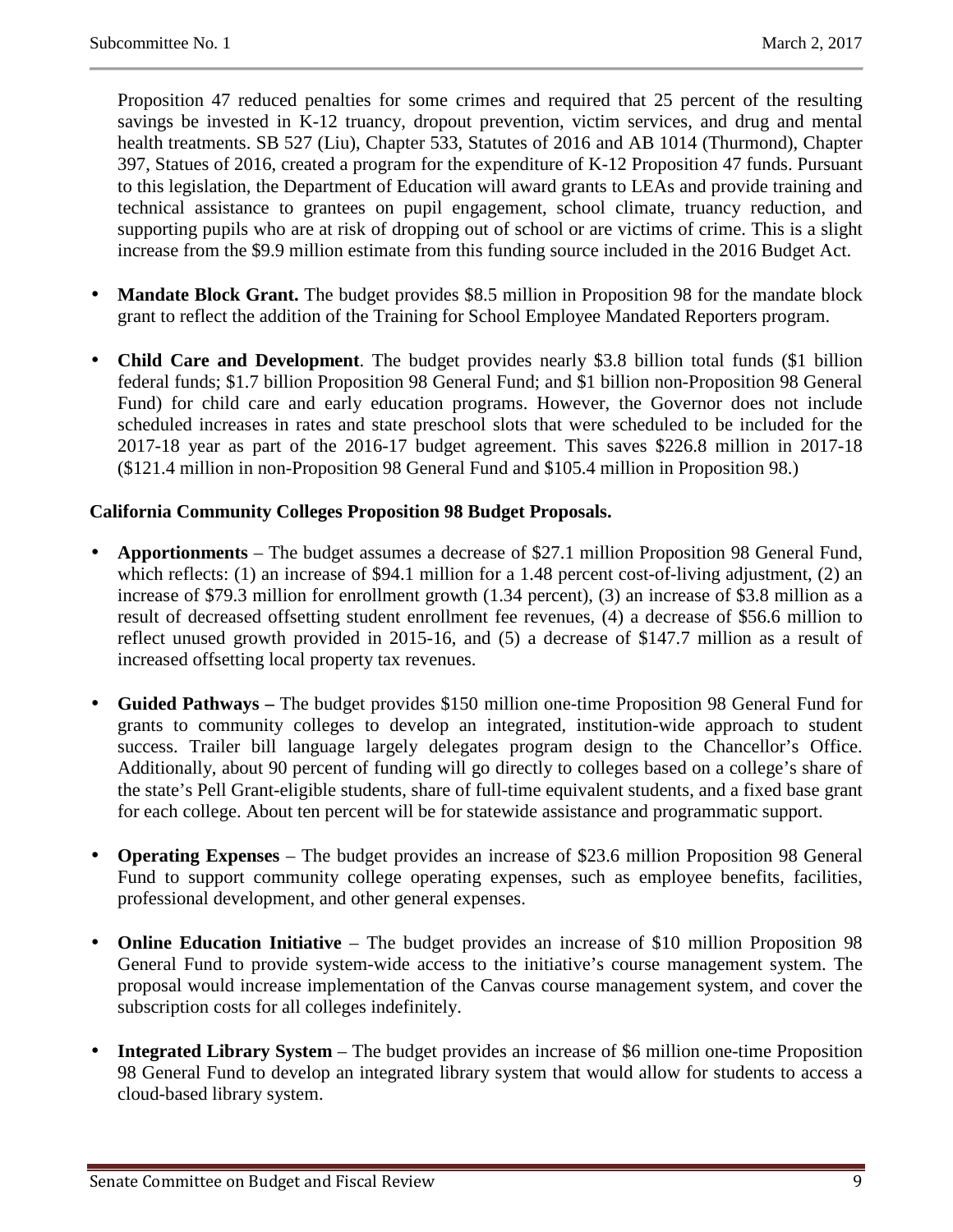- **Deferred Maintenance** The budget proposes a \$43.7 million one-time Proposition 98 General Fund increase for deferred maintenance, instructional equipment, and specified water conservation projects. Community colleges will not need to provide matching funds for deferred maintenance.
- **Proposition 39** The budget proposes an increase of \$3 million Clean Energy Job Creation Fund for community college energy efficiency projects, consistent with Proposition 39.
- **Innovation Awards** The budget proposes \$20 million one-time Proposition 98 General Fund for innovation awards for the development and implementation of innovative practices as determined by the Chancellor's Office. The Chancellor's Office indicated that it would prioritize applicants that focus on addressing needs like improving adult learning and better serving veterans.
- **Strong Workforce Program** The budget proposes to move \$48 million from the Career Technical Education Pathways program, which is scheduled to sunset on July 1, 2017, into the Strong Workforce Program.

#### **LAO Analysis and Recommendations**

The LAO recently released "The 2017-18 Budget: Proposition 98 Education Analysis" which includes detailed information on the calculation of the Proposition 98 Guarantee and programs provided with Proposition 98 funding. The LAO's analyses of specific Proposition 98 funded programs will be discussed in detail when the subcommittee hears the related program area.

The LAO notes that the 2015-16 minimum guarantee is somewhat insensitive to revenue changes and likely will remain unchanged without large revenue swings. The 2016-17 minimum guarantee would change with revenue changes, a change in revenue of one dollar (either higher or lower than estimates) would result in a 50 cent change to the guarantee. In the budget year, the impact of new revenue to the guarantee would be somewhat different based on the amount. In the chart below, the LAO shows that for the first \$400 million in revenue gains, the guarantee would increase by \$200 million, or 50 cents on the dollar. At that point, the minimum guarantee calculations would switch from a Test 3 to a Test 2. Further increases in revenue would have no impact until the maintenance factor requirement is triggered, at about \$1.4 billion in additional revenue above current DOF estimates, anything above that point would again result in a 50 cent on the dollar increase to the guarantee, up to a total of \$4 billion above current estimates.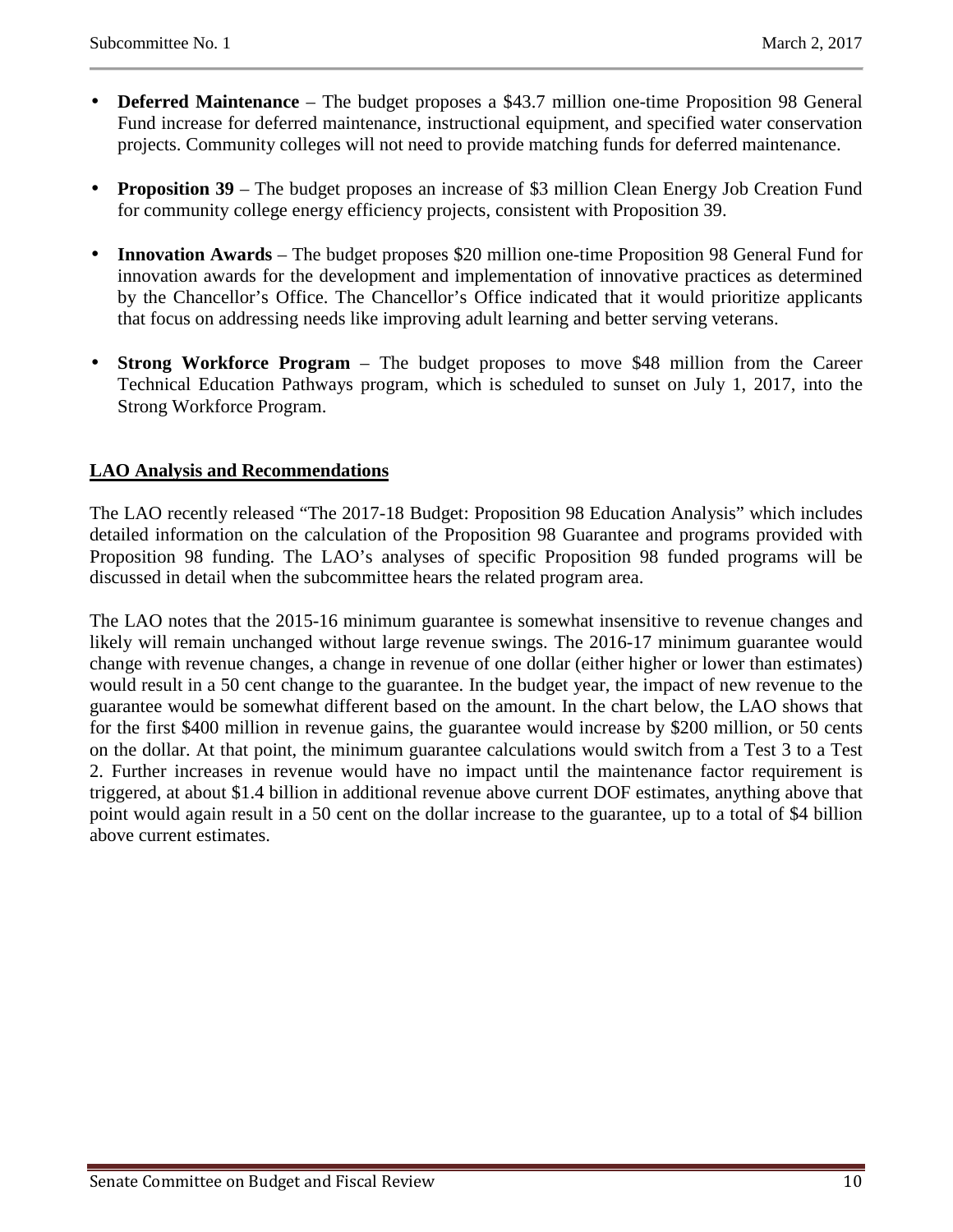



Source: Legislative Analyst's Office

Under the LAO's revenue estimates, higher General Fund Revenues would increase the minimum guarantee by approximately \$1 billion in 2017-18. Both the LAO and the DOF will update their estimates of General Fund Revenues for the May revision of the budget.

#### **Subcommittee Questions**

- 1. What rate of growth are LAO and the DOF estimating for the Proposition 98 guarantee in the out years (2018-19 and later)? How does this impact the ability of the state to meet Proposition 98 funding obligations?
- 2. The Governor proposes to reduce over-appropriations of the Proposition 98 guarantee in 2015- 16 and 2016-17 through shifting some one-time expenditures from 2015-16 to 2016-17 and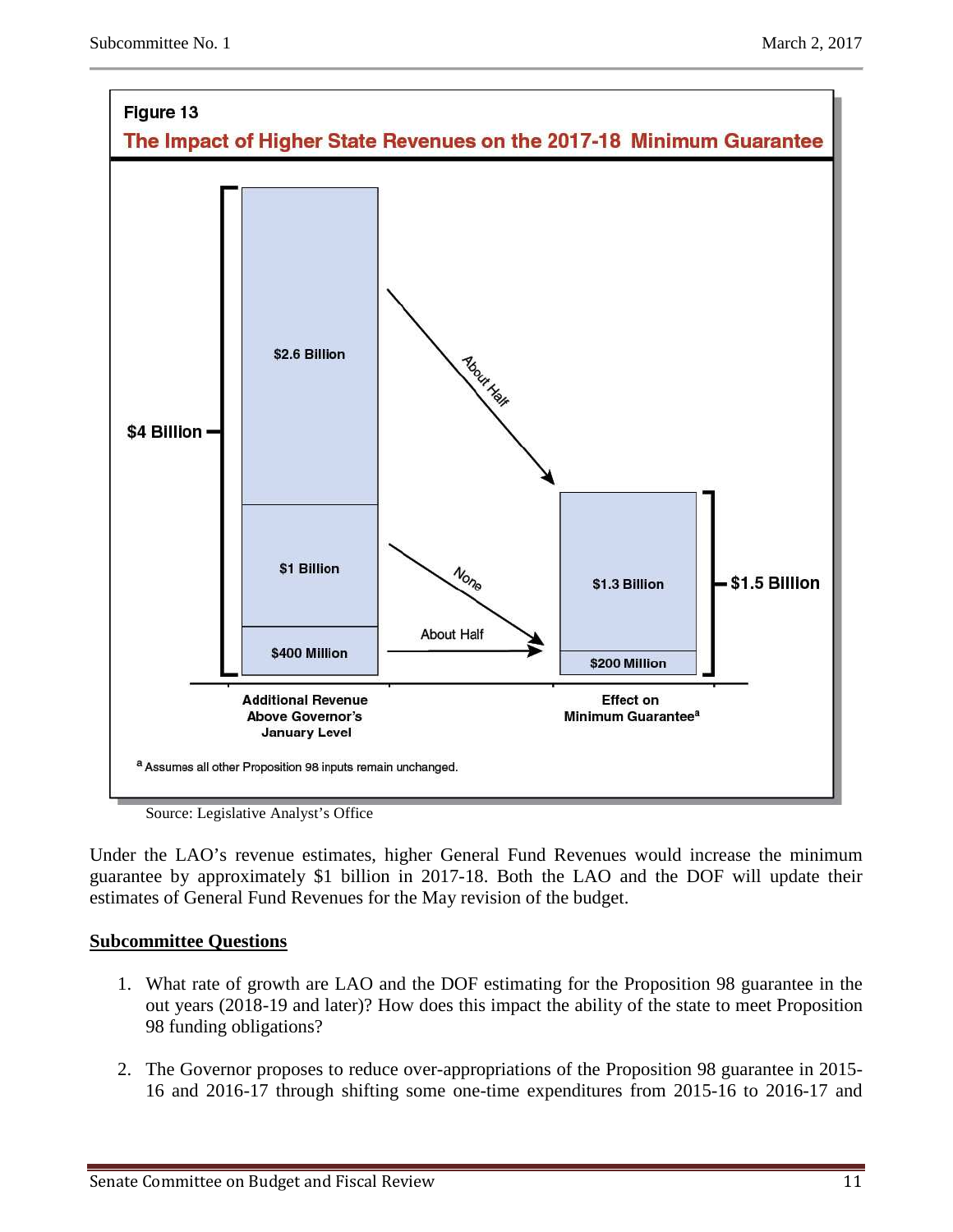deferring a portion of LCFF payments from 2016-17 to 2017-18. Can DOF comment on the practical impact of these changes to local educational agencies?

3. In the Budget Summary released by the Governor, the Administration is proposing to hold a series of stakeholder meetings on Special Education funding. Can DOF expand on the outcomes that are expected from the stakeholder meetings? Will there be a related proposal in the May Revision? What problems is the Governor hoping to address?

#### **Staff Recommendation**

No action, this issue is information only and the Proposition 98 guarantee calculation will be updated at the May Revision.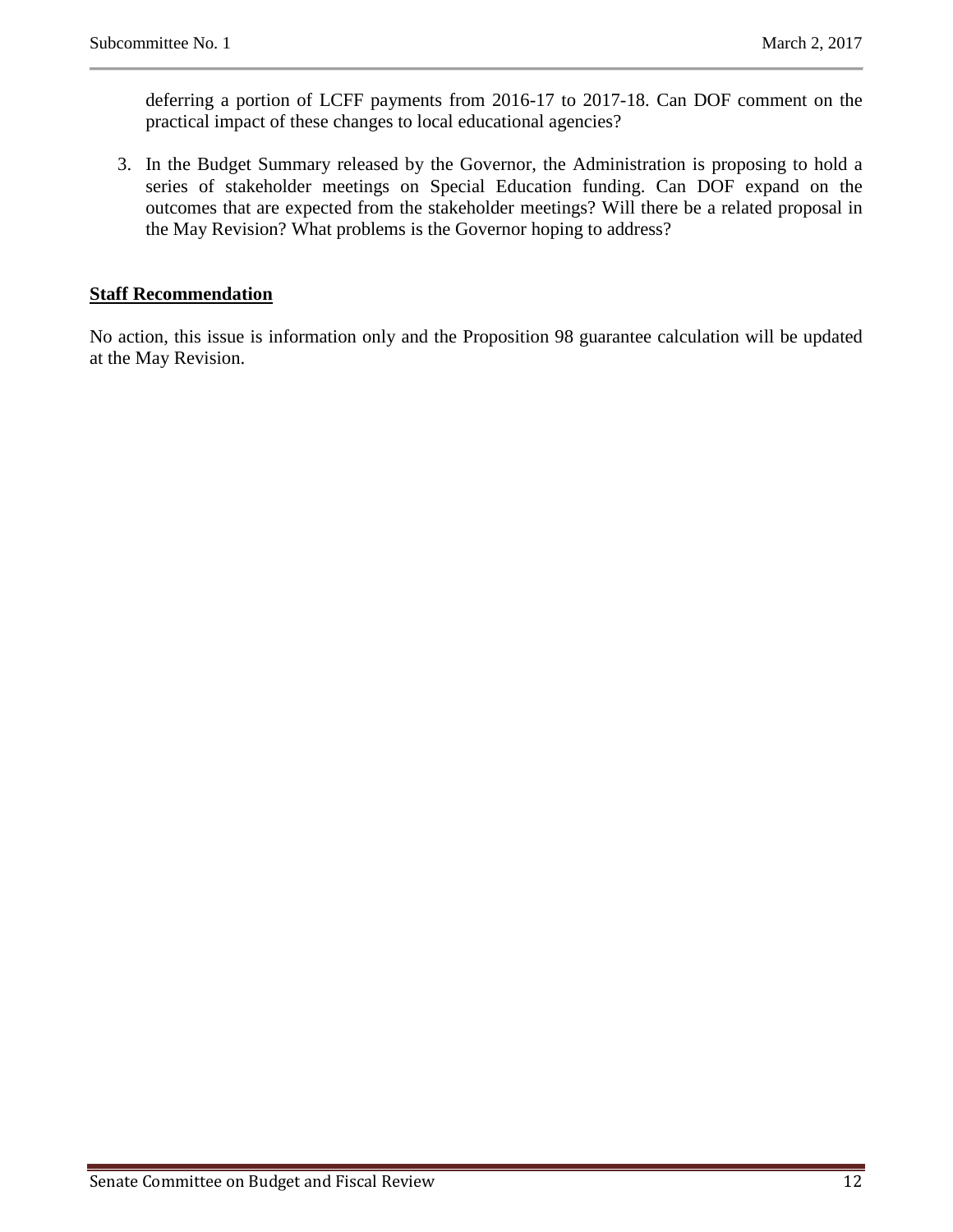## **6100 DEPARTMENT OF EDUCATION**

#### **Issue 2: Federal Funding and Every Student Succeeds Act Update (Information Only)**

## **Panel:**

- Natasha Collins, Legislative Analyst's Office
- Marguerite Ries, California Department of Education

#### **Federal Funding of K-14 Education:**

In addition to state and local sources of funding for education, K-12 schools also receive federal funding, which makes up about 10 percent of all total K-12 funding. The Governor's budget includes an estimated \$7.5 billion in federal funding for 2017-18. This funding is provided through a variety of programs, including:

- Child nutrition programs totaling \$2.6 billion; includes the National School Lunch program and the School Breakfast program.
- Low-income student support programs totaling almost \$2 billion; supports schools educating lowincome children under Title I of the Every Student Succeeds Act.
- Students with disabilities programs totaling \$1.2 billion; supports direct services for the education of students with disabilities.
- Other programs include support of English learners, after school programs, early childhood education, and career technical education.

Finally, federal funding makes up \$161 million of the state operations budget of the Department of Education, or about 70 percent of the department's total budget.

#### **ESSA Background:**

On December 10, 2015, the federal Elementary and Secondary Education Act (ESEA) was reauthorized with the passage of the Every Student Succeeds Act (ESSA). This replaces a prior version of the law, passed in 2002, known as No Child Left Behind (NCLB). The ESEA was originally passed in 1965 by the Lyndon B. Johnson administration, with a primary goal of supporting low-income students. Under ESEA, states are eligible for both formula and competitive grants, with the largest being Title I formula grants that states receive on the basis of the number of low-income students.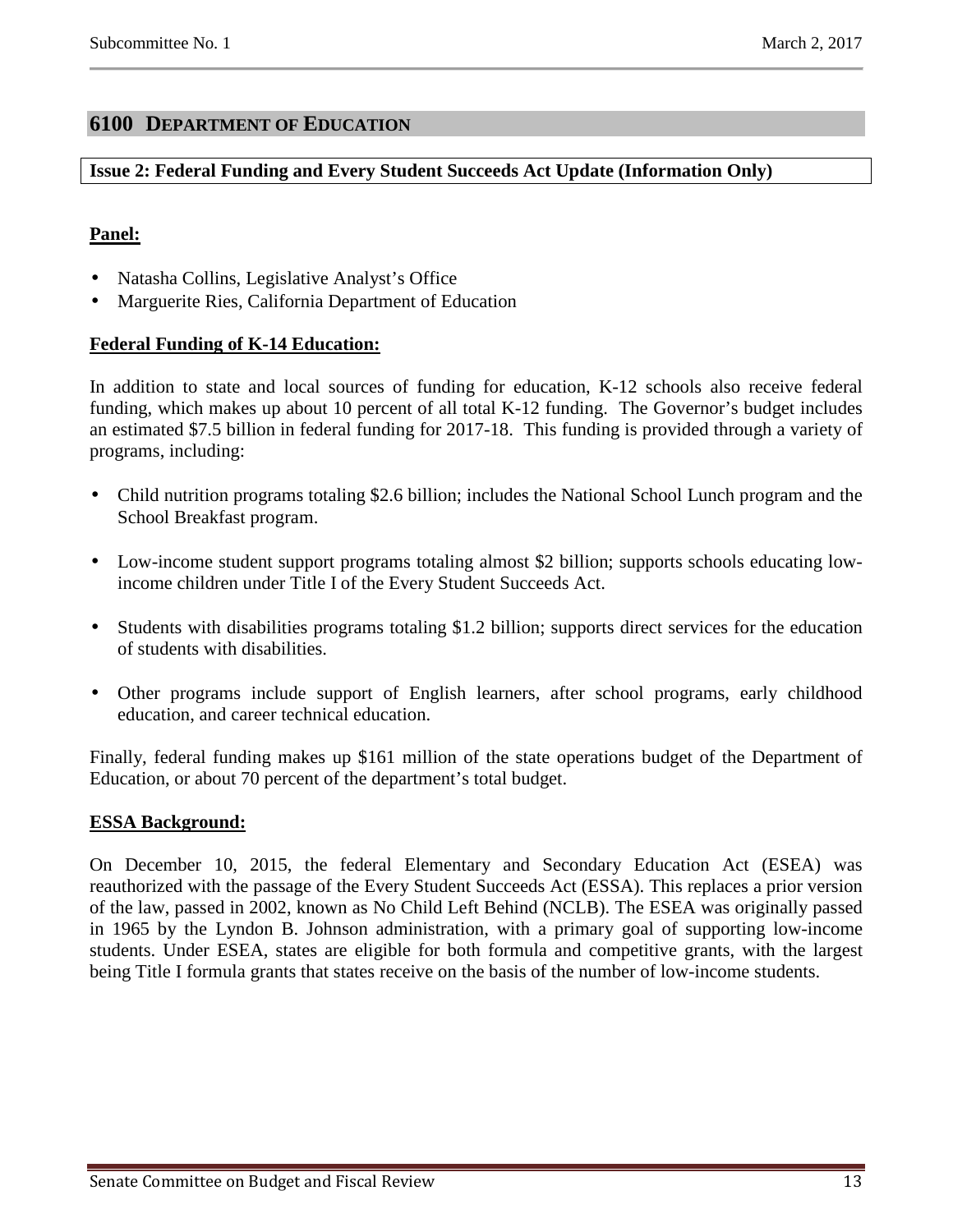# **Funding for Every Student Succeeds Act**

Proposed 2017-18 $\textdegree$  (In Millions)

## **Support for:**

| <b>Total</b>                                         |                |
|------------------------------------------------------|----------------|
| Schools on federal lands (Title VII)                 | $85^{\rm b}$   |
| American Indian education (Title VI)                 | 7 <sup>b</sup> |
| Rural schools (Title V)                              |                |
| After-school programs and charter schools (Title IV) | 164            |
| English learners (Title III)                         | 145            |
| Teachers and administrators (Title II)               | 238            |
| Low-income students (Title I)                        | \$1,958        |

<sup>a</sup>Does not include various competitive grant awards. In 2016, we estimate California educational entities received a total of \$60 million in competitive grant funding.

<sup>b</sup>LAO estimates.

Source: Legislative Analyst's Office

**Title I.** Title I provides funding to support the academic achievement of low-income students. Under ESSA, as under NCLB, states receive funding based on the number of low-income students, most of which goes out on a formula basis to local educational agencies (LEAs). Of the total grant, states may use up to one percent for state administration. For the 2017-18 year, California anticipates receiving almost \$2 billion in Title I funds.

Federal accountability is also included in Title I. Under ESSA, of the total Title I grant amount, states must set aside seven percent for school improvement interventions and technical assistance. The majority of these funds must be used to provide four-year grants to LEAs. States may also set aside three percent of the total Title I allocation for direct services to students. Additionally, under Title I states are required to adopt challenging academic standards (federal approval is not required) and implement standards-aligned assessments in specified grade spans and subject areas (the same as under NCLB).

States must develop accountability systems that rate schools using academic achievement, growth rates (K-18), graduation rates (high school), English learner progress in language proficiency, and other factors determined by the state. Academic growth must have the greatest weight. Title I requires identification of, and intervention in, the lowest performing five percent of schools, high schools yhat fail to graduate more than one-third of their students, and schools in which any subgroup is in the lowest performing five percent and has not improved over time.

**Title II.** Title II provides funding to increase the quality of teachers and principals. Title II also prohibits the Secretary of Education from requiring or controlling teacher evaluations, definitions of effectiveness, standards, certifications, and licensing requirements.